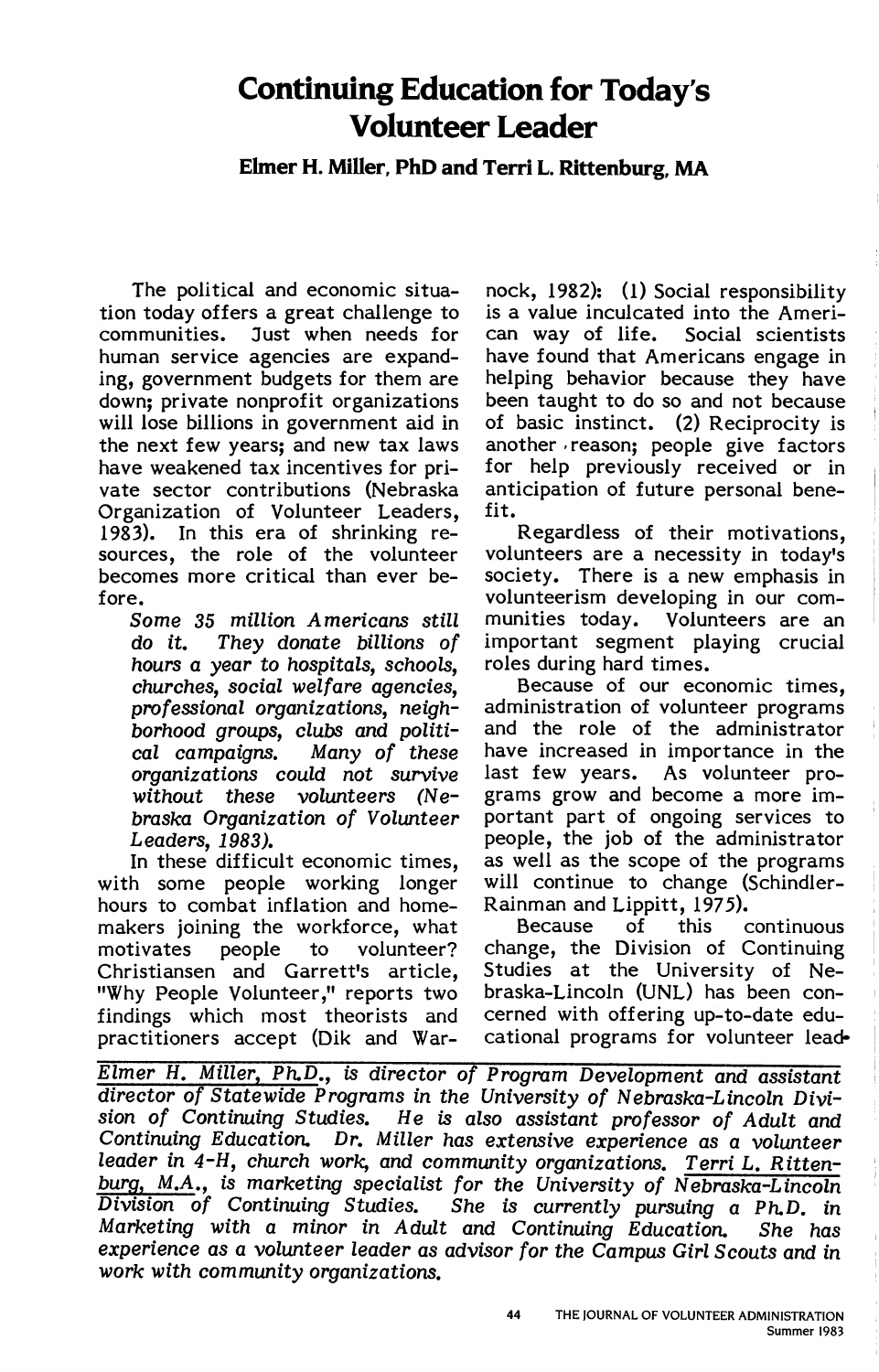ers. Before the introduction of a Certificate Program in Volunteer Leader Development, UNL conducted a needs assessment to identify specific concerns of volunteer leaders in Nebraska. A second needs assessment recently re-identified these needs so that programs would reflect the changing roles of volunteer leaders.

The professional training of volunteer administrators makes them more able to be visible, effective, initiative-taking and heard in their<br>organizations. Volunteer depart-Volunteer departments are rising in status and becoming more pervasive in their activities organizations<br>and Lippitt, (Schindler-Rainman 1975).

If organizations are to remain viable, they must have an ongoing training plan for self-renewal. Commitment to the self-renewal idea implies that plans will be translated into action and that the organization will be flexible enough to change plans when better ones are found and to fit plans to people.

A continuous learning plan for the training and development of all volunteer leaders means simply that there is a realistic, well-integrated plan that has a beginning, a middle, and an end. The "end" of such a plan indicates only that the individual participating in it is now ready for further exploration and enrichment individually (Stenzel and Feeney, 1968). The UNL Division of Continuing Studies is in the middle of this process in re-evaluating the needs of Nebraska's volunteer leaders.

Building content for the training and development of individuals must be focused on effecting changes in the knowledge, attitudes, and skills of volunteer leaders. The end result should be improved services to the organization itself, the community at large, and self-learning and development of the individual (Stenzel and Feeney, 1968).

NEEDS **ASSESSMENT METHOD-OLOGY** 

After conducting the volunteer leader training program for five years, the UNL Division of continuing Studies and the Nebraska Organization of Volunteer Leaders became concerned about the future of the<br>program. Because the roles and Because the roles and needs of volunteer leaders change, a new needs assessment was performed to identify necessary changes for the<br>training program. The major issues training program. addressed in the new needs assessment were:

1. Whether continuing education was still important to volunteer leaders.

2. What types of topics were most relevant to their needs.

3. Whether the documentation of completion of training--whether in CEU's and a certificate or in college credit--was important to volunteer leaders.

4. How the program could best be packaged and marketed in terms of time, place, program length, price, and instructional delivery method.

The survey instrument was sent to 1,800 persons in Nebraska who are involved in the supervision of volunteers, including both past participants in the Volunteer Leader Development Series and non-participants. The return was 152 surveys, for a response rate of 8.4 percent. The low response may be due to the fact that the survey was sent to many people not familiar with the concept of the Volunteer Leader Development Series, coupled with the fact that follow-up techniques were not used.

# RESULTS

The first issue addressed, the importance of continuing education, was supported by a vast majority of respondents (97 percent). Eighty-one percent felt there is a need for the Volunteer Leader Development Series.

The survey included a list of 14 topics, including such skills as man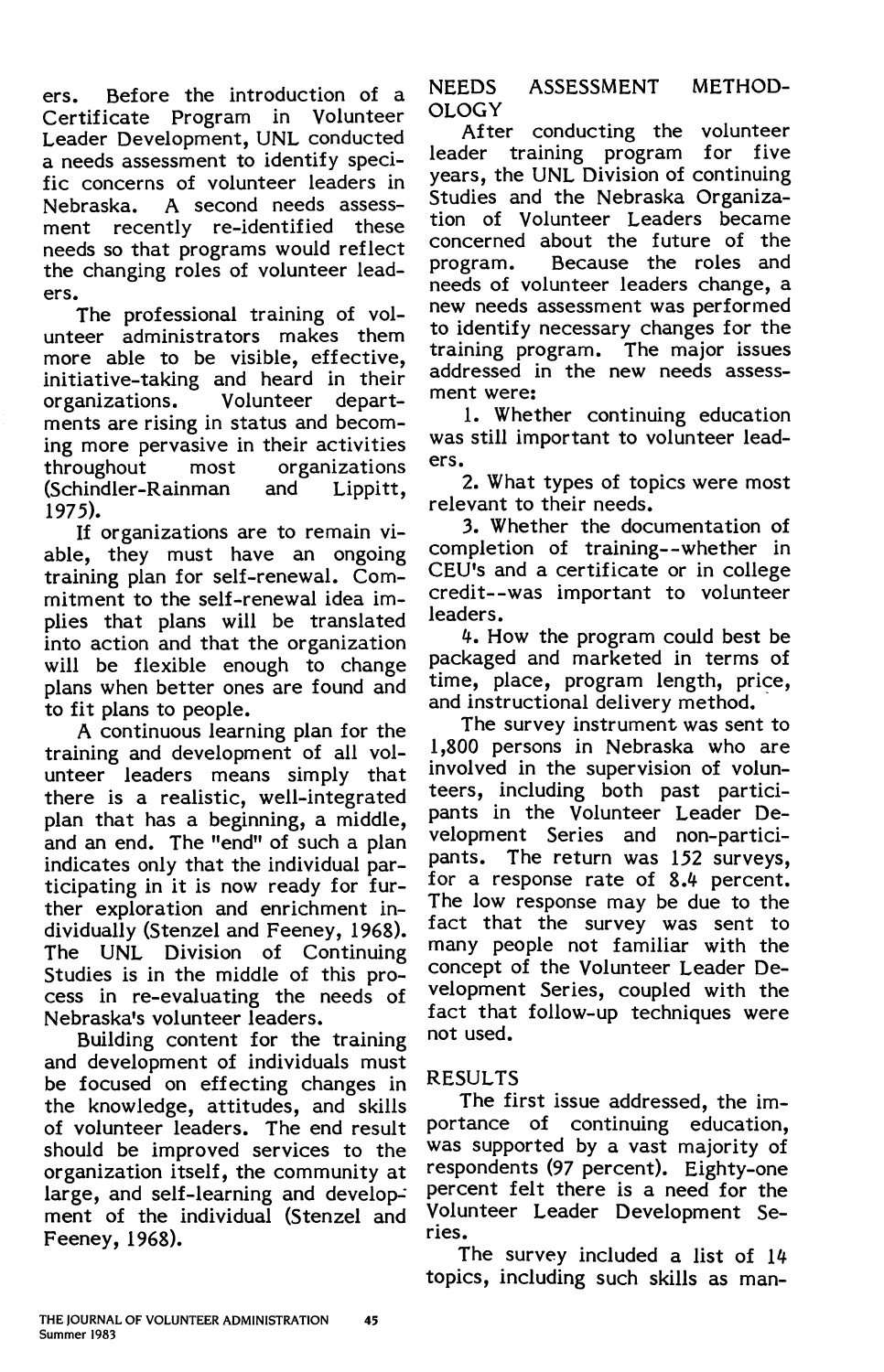agement, marketing, interviewing techniques, program development, communication, and conflict management, which respondents rated on a 1 to *5* scale (1 = "would definitely participate," *5* = "would definitely not participate"). Space to write in additional topics also was included. Interest in topics was analyzed by examining both the mean rating for each topic and also the percentage of people rating a topic 1 ("would definitely participate") or 2 ("would probably participate"). The topics found to be of most interest to volunteer leaders are listed in Table 1.

Over half of the respondents (64 percent) were interested in the Volunteer Leader certificate, which would document completion of a certain number of CEU's. Half of the respondents were interested in college credit, and half were not.

In looking at the marketing information gained from the survey, one of the first issues of importance is to identify the target audience. In the case of this training program, two primary audiences were found to be relevant: the volunteer leader and the organization which that leader represents. The organization is vital in its support for continuing education activities, both financial and otherwise. One question addressed this issue in asking how tuition fees are paid. About 67 percent of respondents indicated their organization paid at least part of the fees for attending. Almost half the respondents said their organization paid the total fee. This finding supported the importance of the organization as an various modes, using traditional semaudience. Eighty percent of the re-inar or workshop format, or less traspondents indicated they would at- ditional devices such as corres tend programs such as these for a fee pondence or technological means in the range of \$20 to \$40 per day.

dressed through questions on work-learning methodologies which could shop length, the number of workshops be used for training and were asked to hold per year, and the months and to rate these on a  $1$  to 5 scale, where days of the week to hold them. The 1 = "very interested" and *5* = "not inmost likely amounts of time to at- terested." By far, the most preferred tend one workshop were considered learning method was the seminarto be one, two, three, or four days. workshop-conference mode. This is

Eighty-eight percent of the respondents would take one or two days, with few willing to take longer. Of that 88 percent, half would take one day and half two days.

The most popular months for holding workshops were February, January, March and November, in that order. Least favored were June, August, September and December. Days of the week for holding workshops were rated on a scale of 1 to *5,*   $1 =$  "strongly support" and *5* = "strongly oppose." Ranking:; for days of the week were determined using the same method as was used for topics--both the mean rating and the percentage of respondents rating an item 1 or 2 were considered. Weekdays were strongly preferred over weekends, with Wednesday the most popular day for a workshop, followed by Thursday, Tuesday, Friday and Monday.

Respondents also were asked how many workshops they would attend in a one-year period to earn a certificate. Choices given the respondents were two, three, four, or five or more workshops; attendance at one workshop was not considered a viable choice for earning adequate CEU's for a certificate. About half of the respondents would attend two workshops in a one-year period, and another quarter would attend three, with fewer willing to attend four and even fewer five or more.

Timing of workshops was ad-spondents were given four types of The delivery method of instruction is another important aspect in offering a training program. The DCS can offer instruction through such as teleconferencing. Re-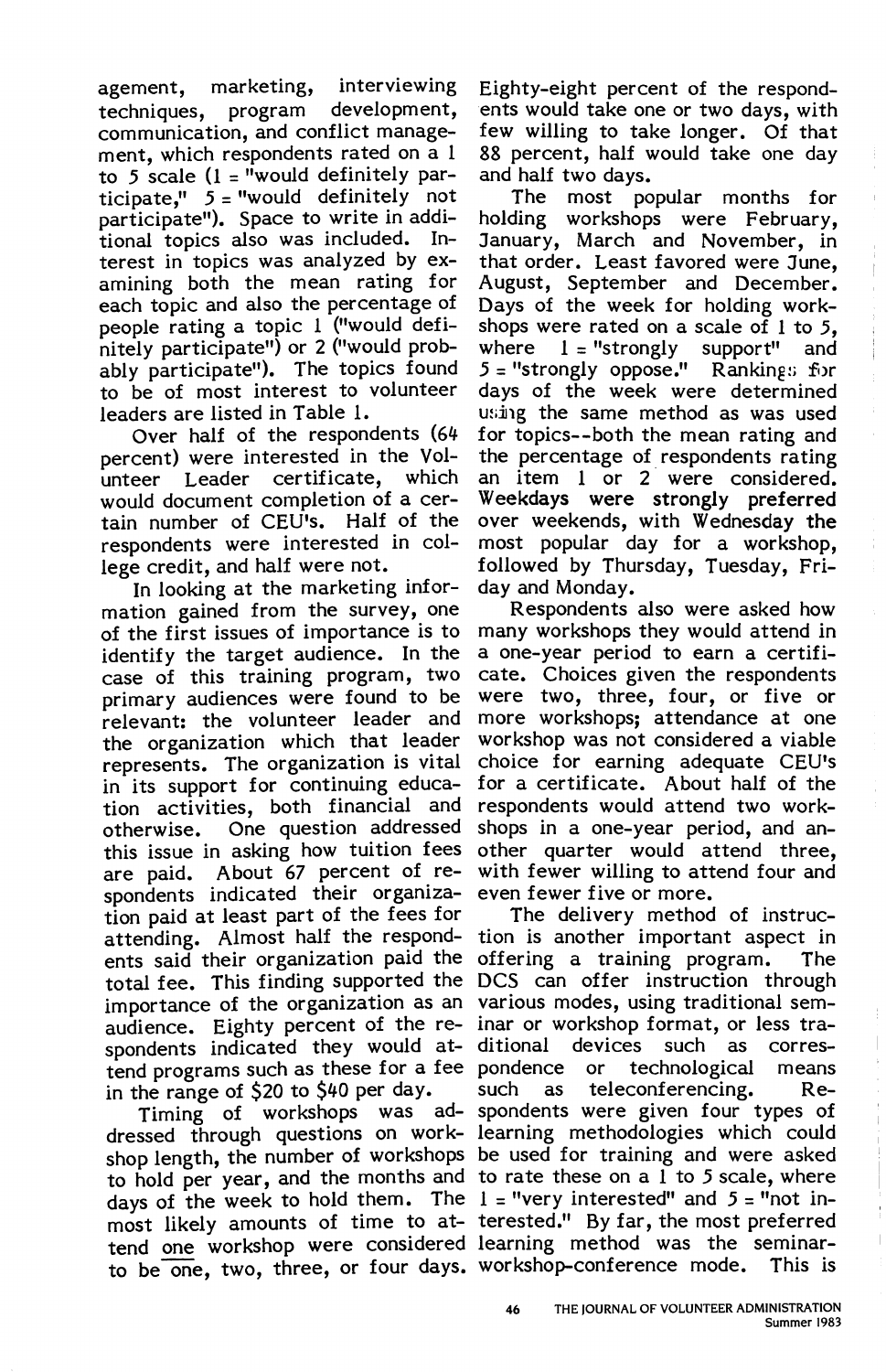# TABLE 1

# TOPICS OF MOST INTEREST TO RESPONDENTS

## Playing the Board Game

Working with boards and advisory committees; purposes and objectives of boards and advisory committees, responsibilities of board and staff members; parliamentary procedure.

## The Volunteer Leader and the Community

Identifying needs and concerns of community; functioning as a change agent; expectations and leadership styles of the volunteer leader.

## Volunteer Program Development

Needs assessment; setting goals, program development; setting priorities, planning and evaluation of activities.

## Relating to the Public

Marketing; relating through media, communication techniques; understanding the volunteer; recruitment.

## People Management

Delegation, time management; supervision; evaluation of personnel.

## Communication

Principles, interpersonal communication skills, techniques for group leadership and participation, listening, and other communication skills.

## Conflict Management .

Causes of conflict, professional and personal needs of others, enhancing brainstorming skills, resolving conflict situations, recognizing roadblocks, and sending clear messages.

# Designing a Creative Volunteer Training Program

Planning, designing, and executing a training program; orientation and onjob training of volunteers.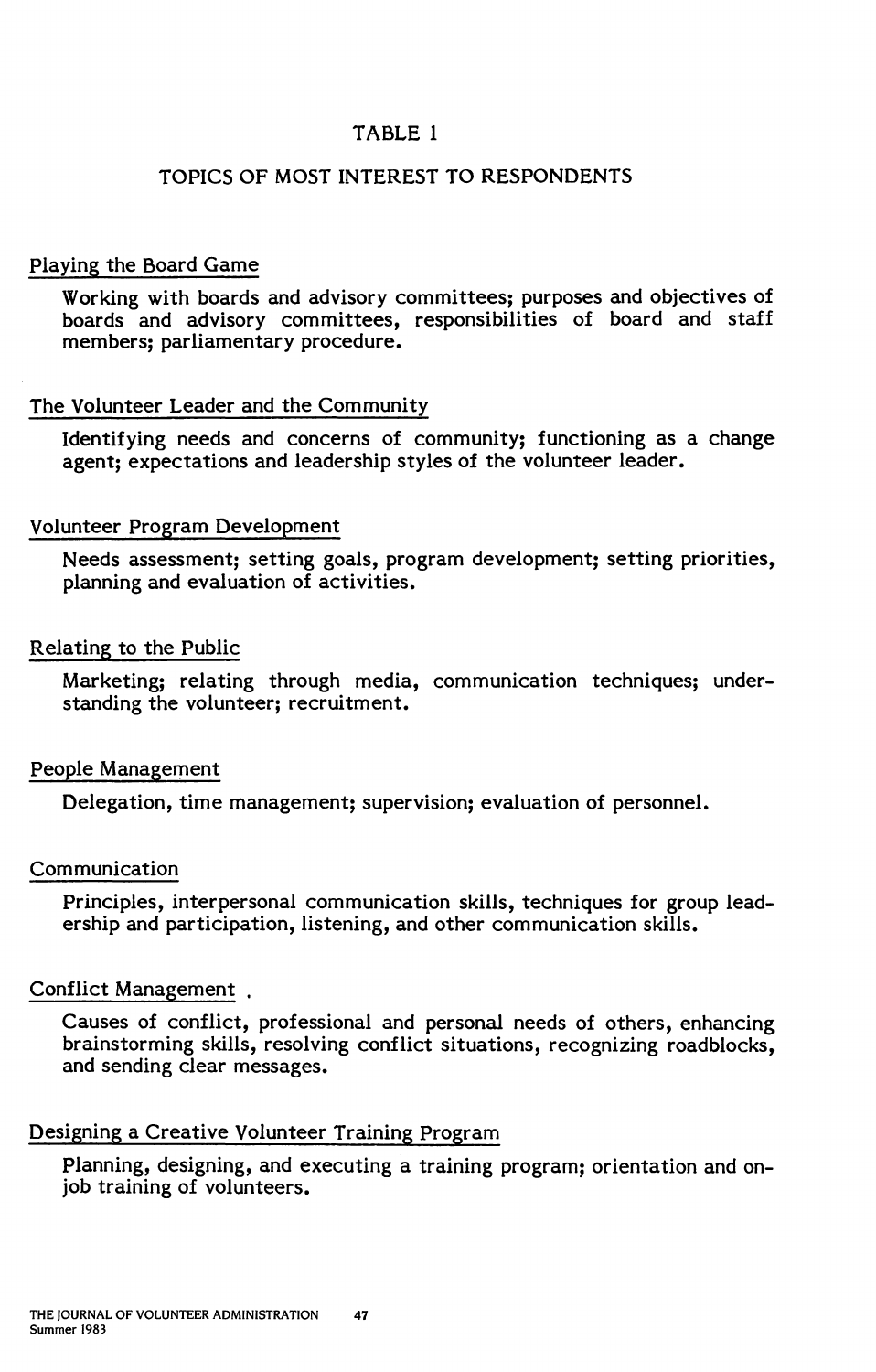not surprising; in general, participants in continuing education have not flocked to nontraditional meth-<br>ods. A national survey on adult A national survey on adult learning interests and experiences (Carp, Peterson, and Roelfs, 1974) revealed that most Learners and Would-be Learners prefer lectures, classes, and on-the-job training as learning methods.

We might infer that some reasons for the strong preference for the workshop setting might be: (l) this is the method most familiar to most people; and (2) a workshop setting encourages more interaction among<br>participants, and therefore more participants, and therefore sharing of ideas in addition to the formal training taking place. While the workshop format was most preferred, receiving a 1 or 2 rating by 78 percent of respondents, the other three methodologies included in the survey received moderate interest. Teleconference, credit class, and independent study course all were rated as a 1 or 2 by about a third of the respondents.

Possible locations for workshops were rated so the most popular sites in Nebraska for holding workshops could be determined. Nine population centers in Nebraska were listed, but respondents could write in other choices. The two most popular sites for workshops were Lincoln and Omaha, the major cities in the state. Cities in central Nebraska were favored next, with the least popular site being the sparsely populated Panhandle. These findings are not surprising, as they follow the pattern of population density in the state.

In addition to collecting information about programming, some demographic data were tabulated regarding the respondents and their organi-<br>zations. The number of volunteer The number of volunteer leaders in the organization ranged from one to 2,000, one being the most common number and seven the median. The number of volunteers in the organization ranged from two to 2,000, with 100 being the most common response and 70 the median.

Over 70 percent of the respondents were not members of the Nebraska Organization of Volunteer Leaders (NOVL).<br>The

respondents represented many types of agencies. The categories of youth, health, elderly, social services, and government were<br>the most highly represented. Rethe most highly represented. spondents could check all appropriate categories, so total response was greater than the number of<br>spondents. The types of age The types of agencies represented are given in Table 2.

# **,CONCLUSIONS**

The findings of this needs assessment indicate substantial support among respondents for continuing education activities for volunteer leaders. It appears that further study would be useful in learning more about specific needs for *credit* program and other creative learning activities.

Cull and Hardy (1974) state:

We have learned that the greatness of our civilization depends upon the increase of individual strength and the development of qualities that will lead to selfactualization. In order for progress and goodness to be realized in our society, we must develop greater respect for each volunteer leader and strive to understand in a personal way their needs, their fears, and their longings and then relate to them.

The situation today challenges volunteer leaders to *commit* more time, more energy and more effort to managing volunteers. To meet this challenge, volunteer leaders must engage *in* professional growth activities.

# **REFERENCES**

Carp, A., R. Peterson, and P. Roelfs. "Adult Leaming Interests and Experiences." In K.P. Cross, J.R.<br>Valley, and Associates. Planning Valley, and Associates. Non-Traditional Programs: An Analysis of the Issues for Postsecondary Education. San Fran-

**<sup>48</sup>** THE JOURNAL OF VOLUNTEER ADMINISTRATION Summer 1983